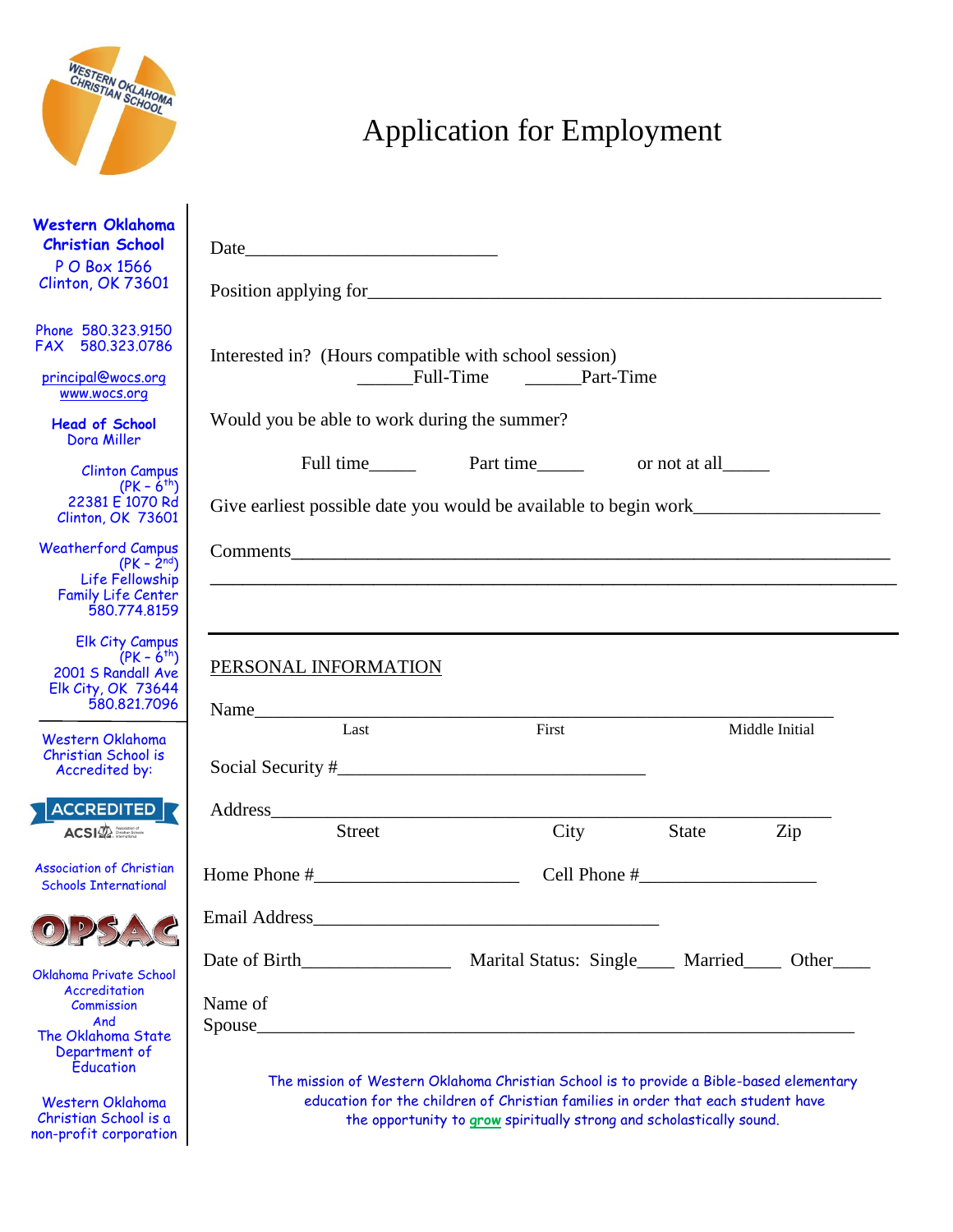| Name and age of children <b>Name and age of children</b>                                                                                                                                                                           |         |                                                                                                                      |         |                       |
|------------------------------------------------------------------------------------------------------------------------------------------------------------------------------------------------------------------------------------|---------|----------------------------------------------------------------------------------------------------------------------|---------|-----------------------|
|                                                                                                                                                                                                                                    |         |                                                                                                                      |         |                       |
|                                                                                                                                                                                                                                    |         | <u> 1989 - Jan James James James James James James James James James James James James James James James James J</u> |         |                       |
|                                                                                                                                                                                                                                    |         |                                                                                                                      |         |                       |
| Do you understand and agree with the Statement of Faith and Purpose of WOCS's ministry?<br>$Yes$ No $No$                                                                                                                           |         | ,我们也不会有什么。""我们的人,我们也不会有什么?""我们的人,我们也不会有什么?""我们的人,我们也不会有什么?""我们的人,我们也不会有什么?""我们的人                                     |         |                       |
| EDUCATION AND TRAINING                                                                                                                                                                                                             |         |                                                                                                                      |         |                       |
| Circle last year completed Name of school/college Diploma or Degree earned                                                                                                                                                         |         |                                                                                                                      |         |                       |
| $High school$ 1 2 3 4                                                                                                                                                                                                              |         |                                                                                                                      |         |                       |
| <u>College 1 2 3 4 college</u> 1 2 3 4 college 2 5 and 2 3 4 college 3 4 college 3 4 college 3 4 college 3 4 college 3 4 college 3 4 college 3 4 college 3 4 college 3 4 college 3 4 college 3 4 college 3 4 college 3 4 college 3 |         |                                                                                                                      |         |                       |
| Other training such as Business School, Technical, etc.                                                                                                                                                                            |         |                                                                                                                      |         |                       |
| <b>WORK EXPERIENCE</b>                                                                                                                                                                                                             |         |                                                                                                                      |         |                       |
| Employer<br>Supervisor's name                                                                                                                                                                                                      | Address | <b>Position Held</b>                                                                                                 | From/To | Reason for<br>Leaving |
|                                                                                                                                                                                                                                    |         |                                                                                                                      |         |                       |
|                                                                                                                                                                                                                                    |         |                                                                                                                      |         |                       |
|                                                                                                                                                                                                                                    |         |                                                                                                                      |         |                       |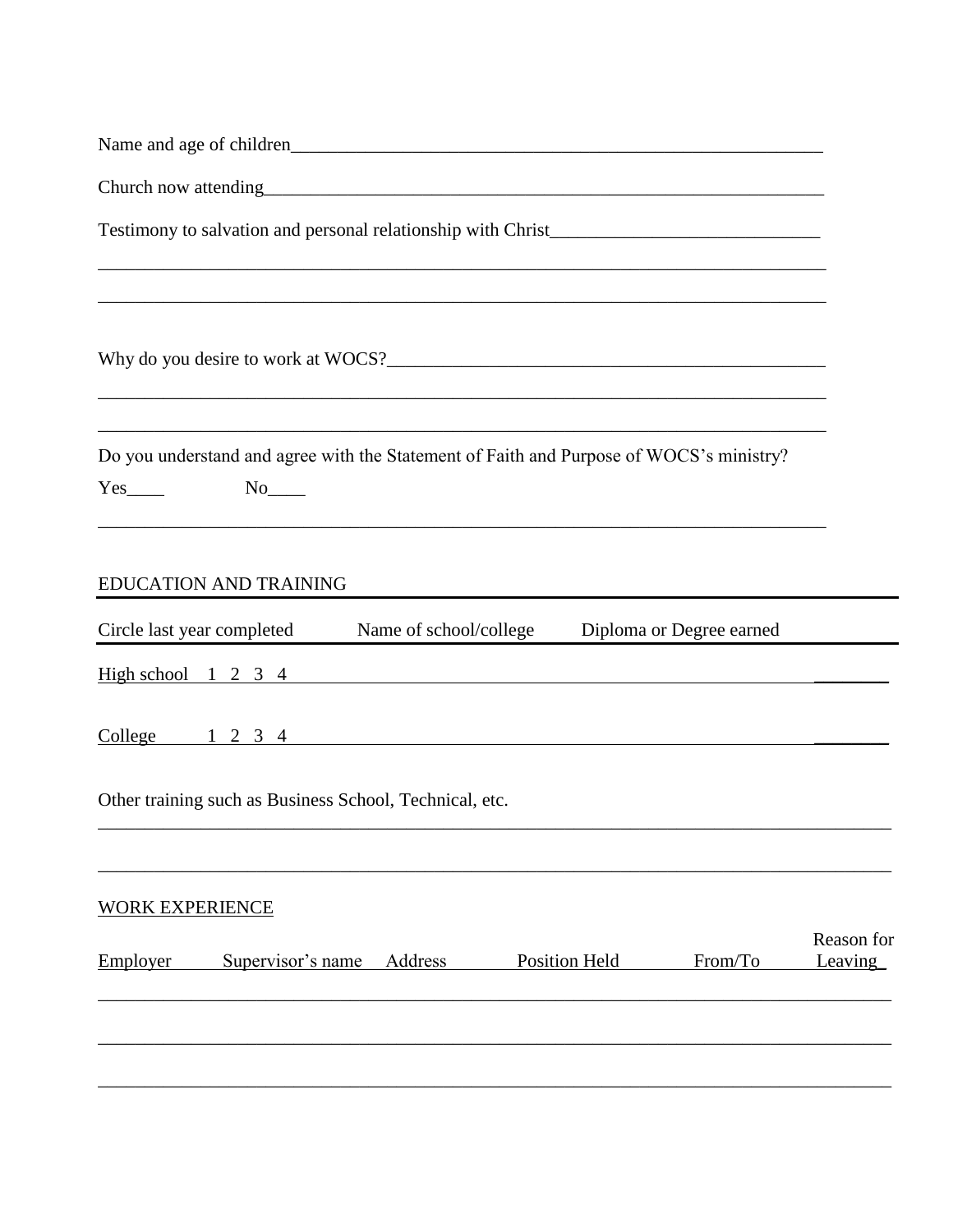OTHER EXPERIENCE: Please list any additional experience you have had which would be Useful in the ministry of WOCS.

## REFERENCES (Give names and addresses)

| 1. A spiritual leader <b>All Accords</b> 2.1 <b>A</b>                                                                                                   |
|---------------------------------------------------------------------------------------------------------------------------------------------------------|
| 2. A person who has known you for many years (not a relative)                                                                                           |
| 3. A work supervisor                                                                                                                                    |
| Have you ever been convicted of or pleaded guilty to a felony? ________ Yes ______No (If yes, please<br>explain – attach a separate page, if necessary) |
|                                                                                                                                                         |
|                                                                                                                                                         |
|                                                                                                                                                         |
|                                                                                                                                                         |

Date

Signature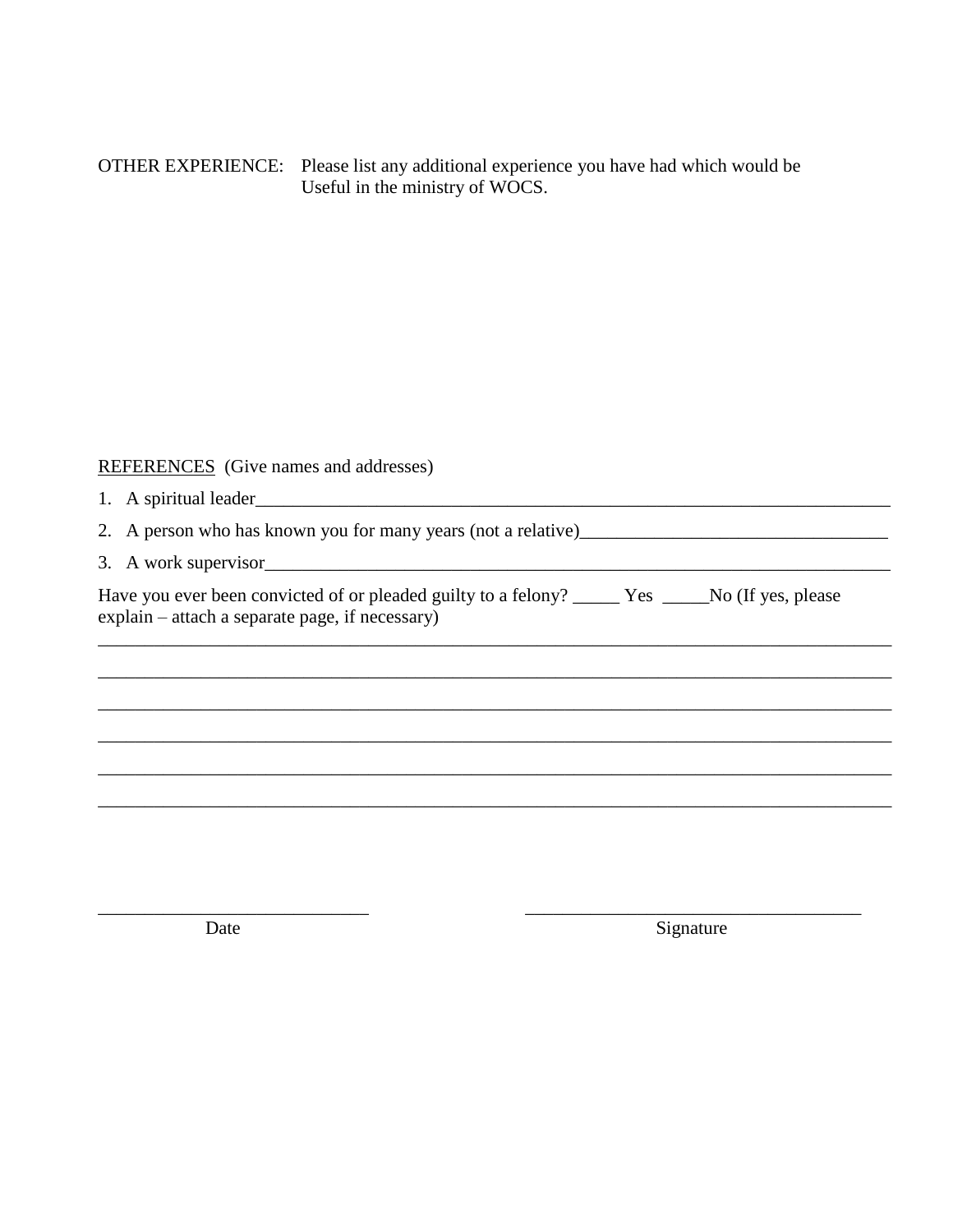## **CONFESSION OF FAITH**

We believe in the verbal inspiration and authority of the Scriptures. We believe that the Bible reveals God, the fall of man, the way of salvation, and God's plan and purpose in the ages. (II Timothy 3: 16-17; Psalm 119: 8)

We believe in God the Father, God the Son, and God the Holy Spirit. (John 10: 30; John 14: 20; John 15: 26)

We believe in the deity, virgin birth, and bodily resurrection of Jesus Christ. (Matthew 16: 16; Luke 1: 34-35; Acts 1: 9-11)

We believe in creation, not evolution; that man was created by the direct act of God and in the image of God. (Genesis 1: 26-27)

We believe that man fell into sin, that all men are born in sin, and that man is totally depraved and lost, necessitating the new birth experience of salvation by the grace of God through genuine faith in Jesus Christ as Lord and Savior. (Romans 3: 23)

We believe that salvation is "by Grace", plus nothing and minus nothing. Prerequisites to salvation are repentance and faith. (Ephesians 2: 5, 8,9; Hebrews 11: 6)

We believe that men are justified by faith alone and are accounted righteous before God only through the merit of our Lord and Savior Jesus Christ. (Romans 3: 10, 23, 24)

We believe in the person and work of the Holy Spirit by whom believers are called, regenerated, baptized into Christ, indwelt, sealed, and filled for service. (Matthew 24: 30; Matthew 3:11; Luke 12:12; Acts 2:38)

We believe in the visible, personal, return of Jesus Christ. (Matthew 24:30)

We believe in the everlasting conscious blessedness of the saved and everlasting conscious punishment of the lost. (Romans 6: 23)

We believe in marriage between a man and a woman. (Genesis 2:22-24)

 The mission of Western Oklahoma Christian School is to provide a Bible-based elementary education for the children of Christian families in order that each student have the opportunity to grow spiritually strong and scholastically sound.

\_\_\_\_\_\_\_\_\_\_\_\_\_\_\_\_\_\_\_\_\_\_\_\_\_\_\_\_\_\_\_\_\_\_\_\_\_\_\_\_\_\_\_\_\_\_\_\_\_\_\_\_ \_\_\_\_\_\_\_\_\_\_\_\_\_\_\_\_\_\_\_\_\_\_\_\_\_\_\_

Revised February, 1996

Please read, sign and date that you have read the Confession of Faith and return with your application.

Applicant's Signature **Date** Date of *Applicant's Signature* Date Date of *Date* Date Date

Print Applicant's Name

\_\_\_\_\_\_\_\_\_\_\_\_\_\_\_\_\_\_\_\_\_\_\_\_\_\_\_\_\_\_\_\_\_\_\_\_\_\_\_\_\_\_\_\_\_\_\_\_\_\_\_\_